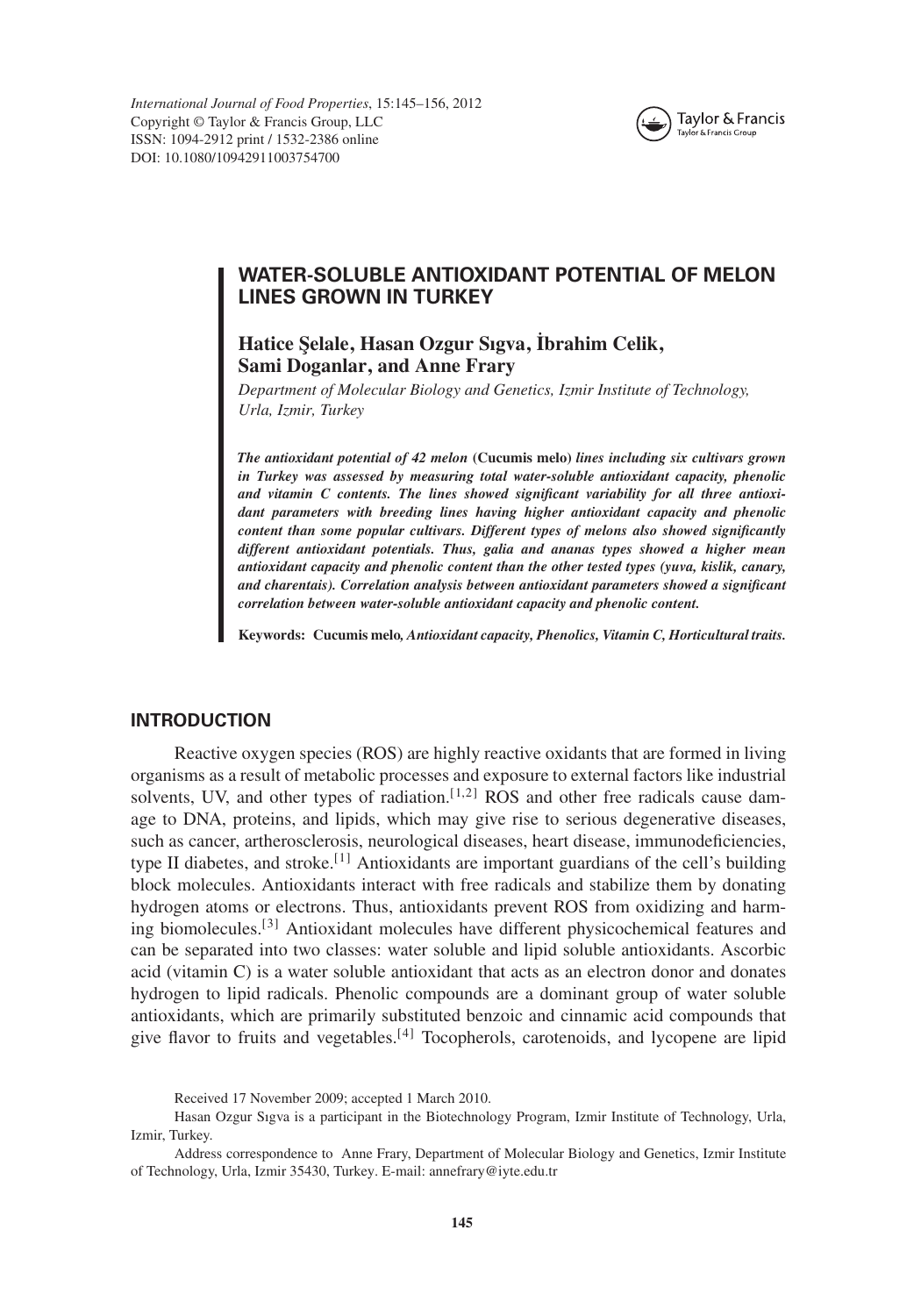soluble antioxidants that are especially important ROS scavengers in the lipophilic compartments of the body. Previous studies showed that water-soluble antioxidants dominate lipid-soluble antioxidants in fruits and vegetables.<sup>[5,6]</sup> For example, in strawberries, the lipophilic antioxidant capacity is only  $0.83\%$  of total antioxidant capacity.<sup>[6]</sup> Although antioxidant molecules are necessary for good health, the human body cannot synthesize most common antioxidants. Instead, these beneficial molecules (i.e., antioxidant) are obtained via consumption of fruits and vegetables. It has been reported that consumption of fruits and vegetables decreases the risk of many diseases that are known to result from free radical damage.<sup>[7,8]</sup> Although it has been hypothesized that antioxidants in dietary plants protect against oxidative stress-related diseases, the results of research on single compounds (such as vitamins E and C or  $\beta$ -carotene) when used as supplements suggest that these compounds have little or no protective effects against such diseases.<sup>[9–11]</sup> In other work, it has been demonstrated that the antioxidant compounds in fruits and vegetables have synergistic effects and work better in combination.<sup>[12]</sup> Thus, intake of antioxidant compounds via the diet is much more beneficial than their use as dietary supplements.

Melon (*Cucumis melo*) is a member of the *Cucurbitaceae* family, which also includes cucumber, squash, and pumpkin. Melon has significant commercial value and is grown by farmers throughout the world. According to the FAO (Food and Agriculture Organization), approximately 26 million metric tons of melon were produced in the world in 2007 with Turkey ranking second  $(1.37 \text{ million metric ton})$  after China.<sup>[13]</sup> Melons are classified according to their shape, color, and other fruit characteristics, and many types are grown all over the world (e.g., cantaloupe, muskmelon, honeydew, galia) while others are regional.[14] The types of melons used in this study were: galia, ananas, kirkagac, canary, charentais, yuva, and kislik. Galia type melons (*C. melo* var. *reticulatus*) originated in Israel and are grown in early summer. These melons are similar to cantaloupe but are larger and with pale green flesh.[14] Ananas type melons (*C. melo* var. *reticulatus*) have large oval fruits with a pineapple scent and orange-yellow skin with netting.<sup>[14]</sup> Kirkagac melons (*C. melo* var. *inodorus*) have yellow skin flecked with dark green spots and yellowish flesh. Kirkagac melons are of Turkish origin and are named after a town in the western part of the country. Canary type melons (*C. melo* var. *inodorus*) are large and bright yellow with white or pale green flesh.[14] Charentais melons (*C. melo* var. *cantalupensis*) originated in France and have gray skin and orange flesh.[14] Yuva melons (*C. melo* var. *inodorus*) have dark green skin with pale green to white flesh. Kislik (winter) type melons (*C. melo* var. *inodorus*) are yellow melons that are grown late in the season and have a long storage life. In addition to being an important producer of melon, Turkey is a secondary center of diversification and domestication for the crop, and some cultivars, including kirkagaç, yuva, and kislik, are specific to and widely grown in Turkey. Melon is mainly used as a fresh fruit but can also be cooked and candied. In some parts of the world, immature fruits are eaten as a vegetable and the roots are used for medicine.[15] Melon consists of approximately 90% water and is a good source of fiber. It also contains a high amount of carbohydrates and phytochemicals, including antioxidants and minerals.[16] In recent work, a few melon cultivars have been tested for total antioxidant, phenolic, and vitamin C contents.[17–19] However, to our knowledge there is no comprehensive study comparing water-soluble antioxidant activity and total phenolic and vitamin C contents in different melon cultivars and breeding lines.

The goal of this study was to determine the total water-soluble antioxidant capacity and total phenolic and vitamin C contents of 42 melon lines grown in Turkey. Lipid soluble antioxidant capacity was not determined because it has been demonstrated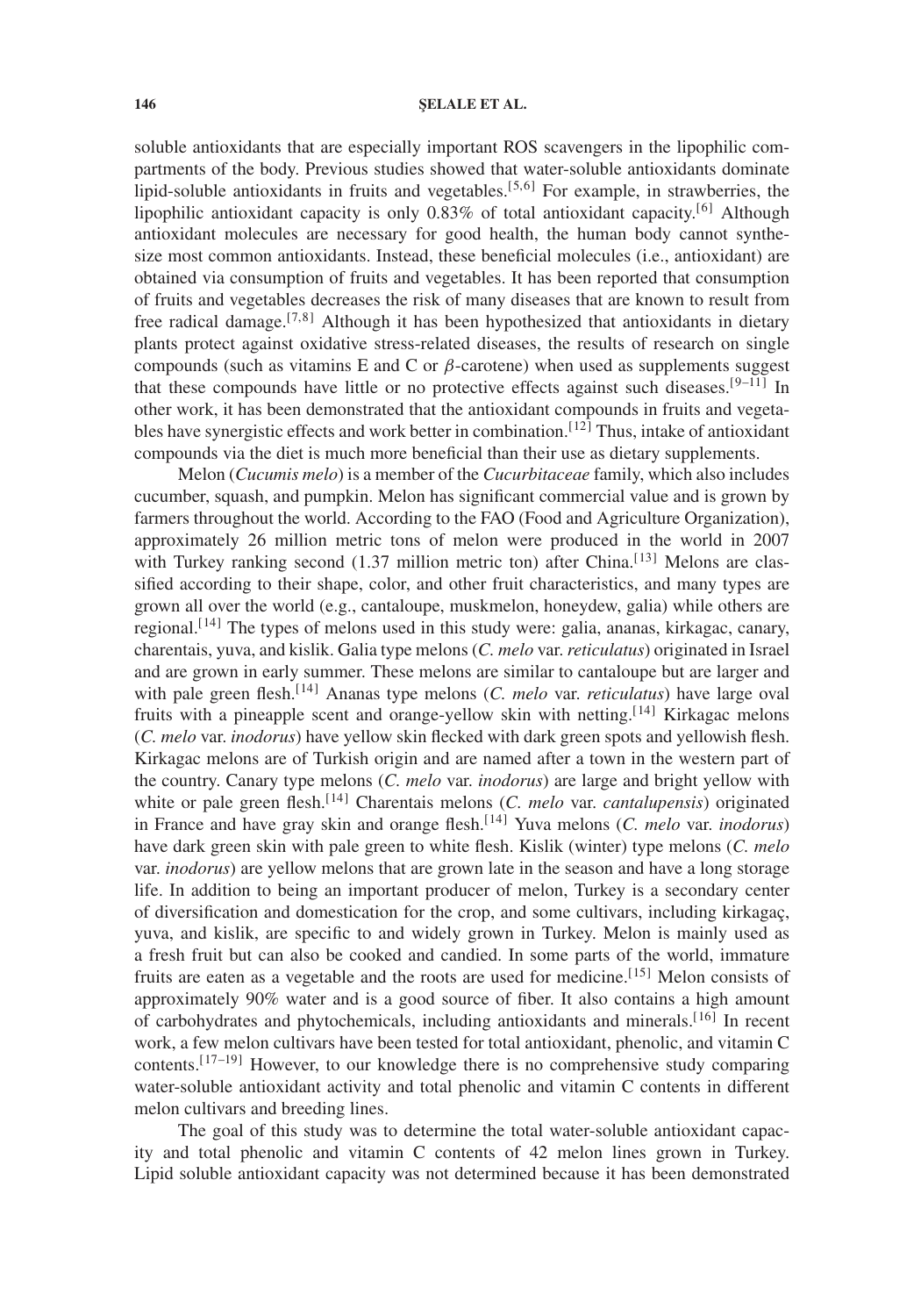to constitute a very small portion of total antioxidant content in melon.[20] We also examined the relationship between the antioxidant parameters and several horticultural traits. Identification of melon lines with high water-soluble antioxidant activity and antioxidant compound contents will be useful for plant breeders to map the loci that control these traits and for breeding of new cultivars with elevated levels of antioxidants, which are beneficial for human health.

### **MATERIALS AND METHODS**

### **Plant Material**

Seeds for the melon lines were obtained from Yüksel Seed Ltd., Antalya, Turkey. All named cultivars are commercially available; seeds for these cultivars and information about the availability of breeding lines may be obtained from Yüksel Seed Ltd. (http://yukseltohum.com/site/). Seeds were sown in a climate-controlled greenhouse in Antalya on March 22, 2008. Seedlings were transplanted to a nethouse –type greenhouse on April 24 with 12 plants grown for each melon line. Plant rows were 90 cm apart with 50 cm between each plant in a row, thereby giving a planting density of 2.2 plants per square meter. Melons were harvested in June at the normal market stage, which was assessed based on fruit color, texture, and softness at the blossom end. Melon flesh was cut into cubes and samples were stored at −20◦C until assays were performed. All assays were completed within 1 month of harvest with two separate extracts prepared from each line and replicate measurements made from each extract as described in the following sections.

# **Total Water-Soluble Antioxidant Capacity**

For the determination of total water soluble antioxidant capacity, a 100-g sample was homogenized with 200 mL of cold distilled water for 2 min at low speed in a Waring blender (Model HGB2WTS3; Waring Corp., Torrington, CT, USA) equipped with a 1-L double-walled stainless steel jar chilled by circulating water at 4◦C. Then 15 mL of cold distilled water was added to 10 mL of extract. This mixture was homogenized for 1 min and filtered through four layers of nylon cloth. The filtrate was further claried by centrifugation at 3000 g for 10 min at 4◦C. The clear supernatant was again filtered through four layers of nylon cloth and used for the determination of antioxidant capacity according to the method of Re et al.  $(1999)$ .<sup>[21]</sup> This method measures the decolorization of ABTS [2,2#-azinobis-(3-ethyl-benzothiazoline-6-sulfonic acid)] radical cation caused by the test sample. Decolorization was monitored by spectrophotometer (Model 1700; Shimadzu, Kyoto, Japan) at 734 nm. Each reaction mixture contained 2 mL of ABTS radical solution in phosphate-buffered saline at pH 7.4 (previously oxidized by potassium persulfate) and 2.5, 5, or 7.5  $\mu$ L of melon extract. For the standard curve, 20  $\mu$ L Trolox (0.0045– 0.03 mmol in reaction mixture) was used in place of the melon sample. The reduction in sample absorbance was monitored for 6 min and the analysis was repeated three times for each sample volume and for each melon extract with two extracts prepared for each melon line. Percent of absorbance decrease (percent inhibition) at 1, 3, and 6 min was plotted against sample volume. The slope for each graph was determined and graphed against time using KaleidaGraph (Synergy Software, Reading, PA, USA). Then areas under curve (AUC) values were calculated using the same software. The trolox standard curve and AUC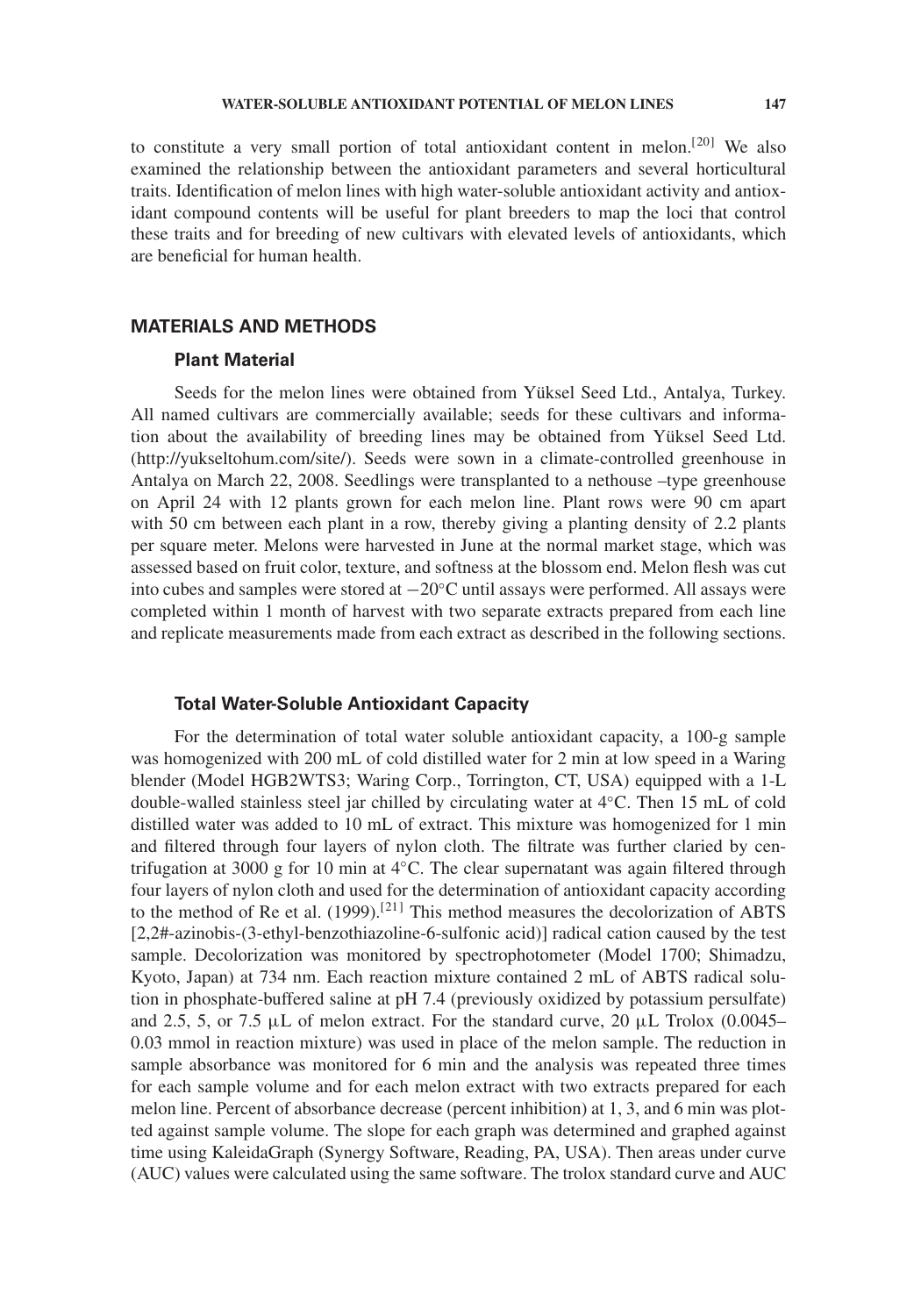values for each melon sample were then used to calculate total water soluble antioxidant capacity expressed as  $\mu$ mol Trolox equivalents (TE)· kg<sup>-1</sup> fresh weight (FW).

#### **Total Phenolic Content**

For total phenolic content determination, homogenization was the same as for measurement of antioxidant capacity and the method of Singleton and Rossi was used.[22] Folin-Ciocalteu was used as the reactive reagent and gallic acid was used as the standard. For each sample, 2 mL of melon extract was mixed with 10 mL 2 N (10%) Folin-Ciocalteu's reagent. After 3 min, 8 mL 0.7 M sodium carbonate was added and the reaction mixture was incubated for 2 h at room temperature. Absorbance was then measured at 765 nm in a spectrophotometer. For each sample, this analysis was carried out three times. Total phenolic content in the samples was expressed as milligrams gallic acid equivalents/ $kg^{-1}$  FW of melon.

### **Vitamin C Content**

For vitamin C content determination, the AOAC 967.21 titrimetric method was used.<sup>[23]</sup> In this method 2,6-dichloroindophenol was used as the reactive substance and L-(+)-ascorbic acid was used for calibration. Extractions were carried out by homogenization of 100 g of melon with 115 mL of acetic acid–metaphosphoric acid extraction solution for 2 min at low speed in a Waring blender at 4◦C. A 35-g sample of each homogenate was diluted with extraction solution to a nal volume of 100 mL, filtered through nylon cloth and then used in titration. For each melon line, two extracts were prepared and three replicates of the vitamin C assay were performed with each extract. Vitamin C content in melon samples was calculated as milligrams vitamin  $C/kg^{-1}$  FW of melon.

### **Horticultural Traits**

Each melon line was assessed for several horticultural parameters as shown in Table 1. In order to do correlation analysis, melon traits (except fruit weight) were converted to numeric scales. Fruit weight was estimated in kilograms and fruit shape was scored as 1 for round fruit, 2 for oval fruit, and 3 for oblong fruit. Plant vigor was also assessed using a three-point scale:  $1 =$  weak growth,  $2 =$  moderately strong growth,  $3 =$ strong, healthy growth. Earliness was assessed using a scale of 1 to 3 with early and late lines receiving scores of 1 and 3, respectively. Fruit shelf life was measured by assessing melons for softness 7, 14, and 21 days after harvest. For this assessment, fruit was kept at room temperature and was hand-tested for softness at one week intervals. Fruit that softened beyond an acceptable level after 7 days were scored as 1 while fruit that only softened significantly after 21 days, was scored as 3. Flesh color was also determined but not used in correlation analysis because no suitable numeric conversion was feasible.

#### **Statistical Analyses**

Total water-soluble antioxidant capacity, total phenolic content, vitamin C content, and phenotypic traits of the melons were analyzed using analysis of variance and Fisher's protected least signicant difference as implemented by StatView software (SAS Institute Inc., Cary, NC, USA).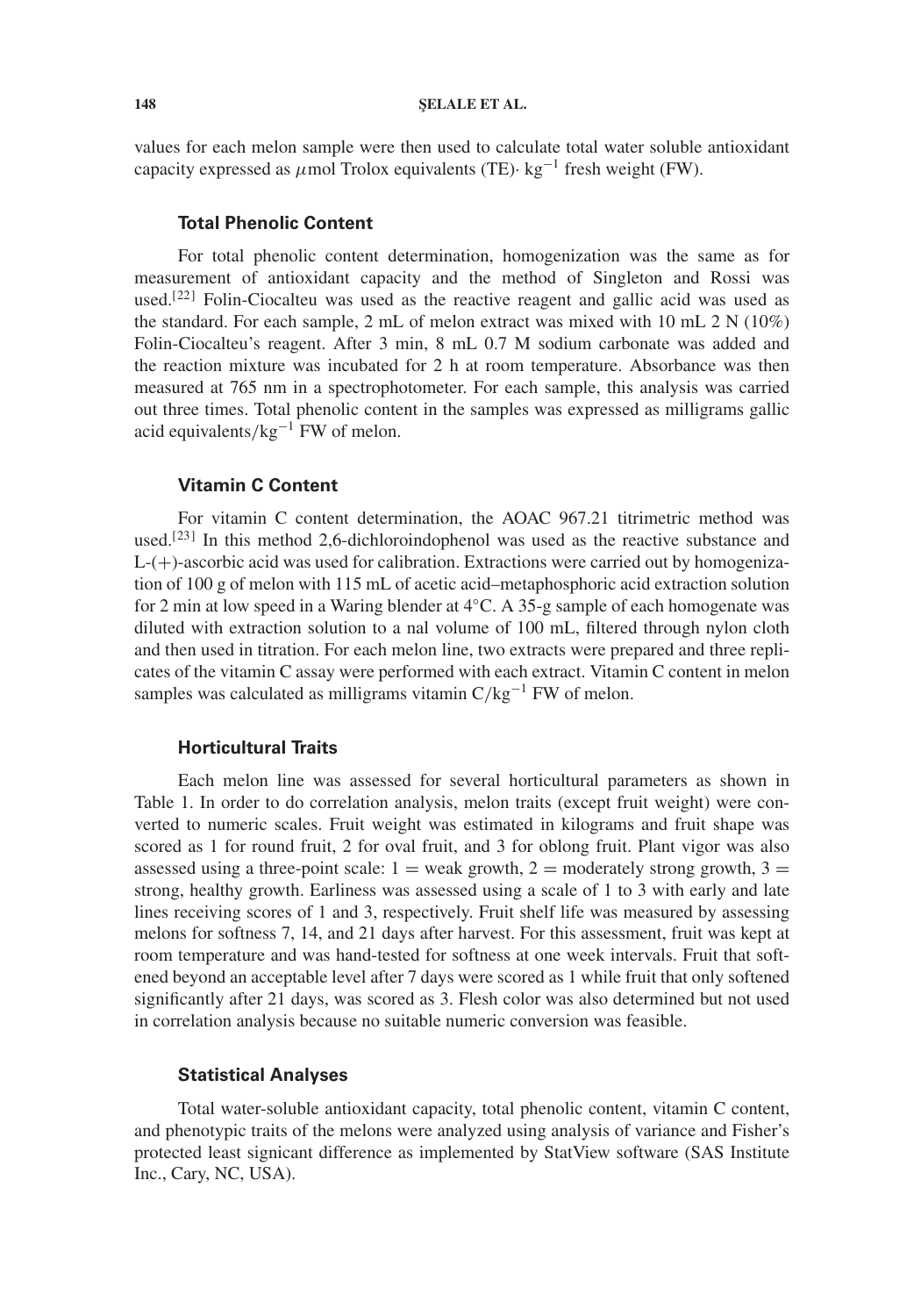## **RESULTS AND DISCUSSION**

In this work, 42 melon lines including 15 cultivars were tested for total water soluble antioxidant capacity, total phenolic content, and vitamin C content. Most of the lines were bred in Turkey (36) while six were non-Turkish melon cultivars that are widely grown in Turkey. The melon classes with the most representatives were galia, ananas, and kirkagac types with 14, 15, and 7 lines, respectively (Table 1).

| Galia<br>$\overline{c}$<br>Oval<br>Moderate<br>Balhan<br>Turkey<br>Early<br>Long<br>$\overline{c}$<br>Citirex<br>Galia<br>France<br>Round<br>Moderate<br>Strong<br>Early<br>$\overline{c}$<br>Fiat<br>Charentais<br>Turkey<br>Round<br>Moderate<br>Moderate<br>Early<br>$\mathbf{1}$<br>GV-42001<br>Canary<br>France<br>Round<br>Moderate<br>Early<br>Moderate<br>$\overline{4}$<br>Kirkagac<br>Hisar<br>Turkey<br>Round<br>Strong<br>Late<br>Long<br>3<br>Kirkagac-85<br>Kirkagac<br>Turkey<br>Round<br>Strong<br>Normal<br>Long<br>3<br>Kirkagac-86<br>Kirkagac<br>Turkey<br>Oval<br>Strong<br>Late<br>Long<br>$\overline{4}$<br>Galia<br>Lavi<br>Israel<br>Oval<br>Strong<br>Normal<br>Moderate<br>3<br>Medetli<br>Turkey<br>Ananas<br>Oval<br>Strong<br>Late<br>Long<br>Netherlands<br>$\mathbf{1}$<br>Moderate<br>Moderate<br>Moncayo<br>Canary<br>Round<br>Early<br>3<br><b>USA</b><br>Sally<br>Galia<br>Round<br>Normal<br>Moderate<br>Strong<br>$\overline{c}$<br>Sarica<br>Round<br>Ananas<br>Turkey<br>Moderate<br>Early<br>Moderate<br>$\overline{c}$<br>Galia<br>Turkey<br>Round<br>Moderate<br>Moderate<br>seyran<br>Early<br>3<br>Sinem<br>Kirkagac<br>Turkey<br>Oval<br>Moderate<br>Early<br>Moderate<br>$\overline{4}$<br>Netherlands<br>Yakupbey<br>Yuva<br>Oval<br>Strong<br>Late<br>Long<br>$\overline{2}$<br>$BL-1$<br>Kislik<br>Moderate<br>Short<br>Turkey<br>Oval<br>Early<br>5<br>$BL-2$<br>Galia<br>Turkey<br>Oblong<br>Early<br>Moderate<br>Strong<br>$\overline{3}$<br>$BL-3$<br>Galia<br>Oval<br>Moderate<br>Moderate<br>Turkey<br>Early<br>3<br>$BL-4$<br>Galia<br>Moderate<br>Turkey<br>Oblong<br>Early<br>Moderate<br>3<br>$BL-5$<br>Galia<br>Turkey<br>Oval<br>Normal<br>Strong<br>Long<br>$\overline{3}$<br>Galia<br>Moderate<br>Moderate<br>$BL-6$<br>Turkey<br>Oval<br>Early<br>3<br>Moderate<br>Early<br>Moderate<br>$BL-7$<br>Ananas<br>Turkey<br>Oval<br>3<br>$BL-8$<br>Turkey<br>Oval<br>Normal<br>Ananas<br>Strong<br>Long<br>3<br>$BL-9$<br>Kirkagac<br>Turkey<br>Oval<br>Strong<br>Late<br>Long<br>$\overline{c}$<br>Kirkagac<br>$BL-10$<br>Turkey<br>Oval<br>Strong<br>Late<br>Long<br>$\overline{c}$<br>Galia<br>$BL-11$<br>Oval<br>Moderate<br>Moderate<br>Turkey<br>Early<br>3<br>$BL-12$<br>Turkey<br>Oval<br>Normal<br>Moderate<br>Ananas<br>Strong<br>$\overline{4}$<br>$BL-13$<br>Oval<br>Moderate<br>Early<br>Moderate<br>Ananas<br>Turkey<br>$\overline{c}$<br><b>BL-14</b><br>Turkey<br>Oval<br>Moderate<br>Early<br>Moderate<br>Ananas<br>3<br>$BL-15$<br>Ananas<br>Turkey<br>Oval<br>Strong<br>Early<br>Moderate<br>3<br>$BL-16$<br>Ananas<br>Turkey<br>Oval<br>Strong<br>Normal<br>Moderate<br>$\overline{c}$<br>$BL-17$<br>Turkey<br>Strong<br>Early<br>Moderate<br>Ananas<br>Oval<br>$\overline{c}$<br>Galia<br><b>BL-18</b><br>Turkey<br>Oval<br>Moderate<br>Strong<br>Early<br>6<br>Galia<br>BL-19<br>Turkey<br>Oblong<br>Strong<br>Late<br>Long<br>$\overline{4}$<br>$BL-20$<br>Ananas<br>Turkey<br>Oval<br>Strong<br>Late<br>Long<br>3<br>$BL-21$<br>Strong<br>Ananas<br>Turkey<br>Oval<br>Late<br>Long<br>3<br>$BL-22$<br>Ananas<br>Turkey<br>Oval<br>Strong<br>Late<br>Long<br>$\overline{3}$<br>$BL-23$<br>Kislik<br>Strong<br>Turkey<br>Round<br>Late<br>Long<br>$\overline{c}$<br><b>BL-24</b><br>Weak<br>Kirkagac<br>Turkey<br>Round<br>Normal<br>Short<br>3<br><b>BL-25</b><br>Moderate<br>Ananas<br>Turkey<br>Oval<br>Strong<br>Early<br>3<br><b>BL-26</b><br>Galia<br>Turkey<br>Oval<br>Strong<br>Late<br>Long | Cultivar     | Type   |        | Country of origin Fruit weight (kg) Fruit shape Plant vigor Earliness |      |        |        | Shelf Life |
|---------------------------------------------------------------------------------------------------------------------------------------------------------------------------------------------------------------------------------------------------------------------------------------------------------------------------------------------------------------------------------------------------------------------------------------------------------------------------------------------------------------------------------------------------------------------------------------------------------------------------------------------------------------------------------------------------------------------------------------------------------------------------------------------------------------------------------------------------------------------------------------------------------------------------------------------------------------------------------------------------------------------------------------------------------------------------------------------------------------------------------------------------------------------------------------------------------------------------------------------------------------------------------------------------------------------------------------------------------------------------------------------------------------------------------------------------------------------------------------------------------------------------------------------------------------------------------------------------------------------------------------------------------------------------------------------------------------------------------------------------------------------------------------------------------------------------------------------------------------------------------------------------------------------------------------------------------------------------------------------------------------------------------------------------------------------------------------------------------------------------------------------------------------------------------------------------------------------------------------------------------------------------------------------------------------------------------------------------------------------------------------------------------------------------------------------------------------------------------------------------------------------------------------------------------------------------------------------------------------------------------------------------------------------------------------------------------------------------------------------------------------------------------------------------------------------------------------------------------------------------------------------------------------------------------------------------------------------------------------------------------------------------------------------------------------------------------------------------------------------------------------------------------------------------------------------------------------------------------------------------------------------------------------------------------------------------------------------------------------------------------------------------------------------------------------------------------------------------------------|--------------|--------|--------|-----------------------------------------------------------------------|------|--------|--------|------------|
|                                                                                                                                                                                                                                                                                                                                                                                                                                                                                                                                                                                                                                                                                                                                                                                                                                                                                                                                                                                                                                                                                                                                                                                                                                                                                                                                                                                                                                                                                                                                                                                                                                                                                                                                                                                                                                                                                                                                                                                                                                                                                                                                                                                                                                                                                                                                                                                                                                                                                                                                                                                                                                                                                                                                                                                                                                                                                                                                                                                                                                                                                                                                                                                                                                                                                                                                                                                                                                                                                       |              |        |        |                                                                       |      |        |        |            |
|                                                                                                                                                                                                                                                                                                                                                                                                                                                                                                                                                                                                                                                                                                                                                                                                                                                                                                                                                                                                                                                                                                                                                                                                                                                                                                                                                                                                                                                                                                                                                                                                                                                                                                                                                                                                                                                                                                                                                                                                                                                                                                                                                                                                                                                                                                                                                                                                                                                                                                                                                                                                                                                                                                                                                                                                                                                                                                                                                                                                                                                                                                                                                                                                                                                                                                                                                                                                                                                                                       |              |        |        |                                                                       |      |        |        |            |
|                                                                                                                                                                                                                                                                                                                                                                                                                                                                                                                                                                                                                                                                                                                                                                                                                                                                                                                                                                                                                                                                                                                                                                                                                                                                                                                                                                                                                                                                                                                                                                                                                                                                                                                                                                                                                                                                                                                                                                                                                                                                                                                                                                                                                                                                                                                                                                                                                                                                                                                                                                                                                                                                                                                                                                                                                                                                                                                                                                                                                                                                                                                                                                                                                                                                                                                                                                                                                                                                                       |              |        |        |                                                                       |      |        |        |            |
|                                                                                                                                                                                                                                                                                                                                                                                                                                                                                                                                                                                                                                                                                                                                                                                                                                                                                                                                                                                                                                                                                                                                                                                                                                                                                                                                                                                                                                                                                                                                                                                                                                                                                                                                                                                                                                                                                                                                                                                                                                                                                                                                                                                                                                                                                                                                                                                                                                                                                                                                                                                                                                                                                                                                                                                                                                                                                                                                                                                                                                                                                                                                                                                                                                                                                                                                                                                                                                                                                       |              |        |        |                                                                       |      |        |        |            |
|                                                                                                                                                                                                                                                                                                                                                                                                                                                                                                                                                                                                                                                                                                                                                                                                                                                                                                                                                                                                                                                                                                                                                                                                                                                                                                                                                                                                                                                                                                                                                                                                                                                                                                                                                                                                                                                                                                                                                                                                                                                                                                                                                                                                                                                                                                                                                                                                                                                                                                                                                                                                                                                                                                                                                                                                                                                                                                                                                                                                                                                                                                                                                                                                                                                                                                                                                                                                                                                                                       |              |        |        |                                                                       |      |        |        |            |
|                                                                                                                                                                                                                                                                                                                                                                                                                                                                                                                                                                                                                                                                                                                                                                                                                                                                                                                                                                                                                                                                                                                                                                                                                                                                                                                                                                                                                                                                                                                                                                                                                                                                                                                                                                                                                                                                                                                                                                                                                                                                                                                                                                                                                                                                                                                                                                                                                                                                                                                                                                                                                                                                                                                                                                                                                                                                                                                                                                                                                                                                                                                                                                                                                                                                                                                                                                                                                                                                                       |              |        |        |                                                                       |      |        |        |            |
|                                                                                                                                                                                                                                                                                                                                                                                                                                                                                                                                                                                                                                                                                                                                                                                                                                                                                                                                                                                                                                                                                                                                                                                                                                                                                                                                                                                                                                                                                                                                                                                                                                                                                                                                                                                                                                                                                                                                                                                                                                                                                                                                                                                                                                                                                                                                                                                                                                                                                                                                                                                                                                                                                                                                                                                                                                                                                                                                                                                                                                                                                                                                                                                                                                                                                                                                                                                                                                                                                       |              |        |        |                                                                       |      |        |        |            |
|                                                                                                                                                                                                                                                                                                                                                                                                                                                                                                                                                                                                                                                                                                                                                                                                                                                                                                                                                                                                                                                                                                                                                                                                                                                                                                                                                                                                                                                                                                                                                                                                                                                                                                                                                                                                                                                                                                                                                                                                                                                                                                                                                                                                                                                                                                                                                                                                                                                                                                                                                                                                                                                                                                                                                                                                                                                                                                                                                                                                                                                                                                                                                                                                                                                                                                                                                                                                                                                                                       |              |        |        |                                                                       |      |        |        |            |
|                                                                                                                                                                                                                                                                                                                                                                                                                                                                                                                                                                                                                                                                                                                                                                                                                                                                                                                                                                                                                                                                                                                                                                                                                                                                                                                                                                                                                                                                                                                                                                                                                                                                                                                                                                                                                                                                                                                                                                                                                                                                                                                                                                                                                                                                                                                                                                                                                                                                                                                                                                                                                                                                                                                                                                                                                                                                                                                                                                                                                                                                                                                                                                                                                                                                                                                                                                                                                                                                                       |              |        |        |                                                                       |      |        |        |            |
|                                                                                                                                                                                                                                                                                                                                                                                                                                                                                                                                                                                                                                                                                                                                                                                                                                                                                                                                                                                                                                                                                                                                                                                                                                                                                                                                                                                                                                                                                                                                                                                                                                                                                                                                                                                                                                                                                                                                                                                                                                                                                                                                                                                                                                                                                                                                                                                                                                                                                                                                                                                                                                                                                                                                                                                                                                                                                                                                                                                                                                                                                                                                                                                                                                                                                                                                                                                                                                                                                       |              |        |        |                                                                       |      |        |        |            |
|                                                                                                                                                                                                                                                                                                                                                                                                                                                                                                                                                                                                                                                                                                                                                                                                                                                                                                                                                                                                                                                                                                                                                                                                                                                                                                                                                                                                                                                                                                                                                                                                                                                                                                                                                                                                                                                                                                                                                                                                                                                                                                                                                                                                                                                                                                                                                                                                                                                                                                                                                                                                                                                                                                                                                                                                                                                                                                                                                                                                                                                                                                                                                                                                                                                                                                                                                                                                                                                                                       |              |        |        |                                                                       |      |        |        |            |
|                                                                                                                                                                                                                                                                                                                                                                                                                                                                                                                                                                                                                                                                                                                                                                                                                                                                                                                                                                                                                                                                                                                                                                                                                                                                                                                                                                                                                                                                                                                                                                                                                                                                                                                                                                                                                                                                                                                                                                                                                                                                                                                                                                                                                                                                                                                                                                                                                                                                                                                                                                                                                                                                                                                                                                                                                                                                                                                                                                                                                                                                                                                                                                                                                                                                                                                                                                                                                                                                                       |              |        |        |                                                                       |      |        |        |            |
|                                                                                                                                                                                                                                                                                                                                                                                                                                                                                                                                                                                                                                                                                                                                                                                                                                                                                                                                                                                                                                                                                                                                                                                                                                                                                                                                                                                                                                                                                                                                                                                                                                                                                                                                                                                                                                                                                                                                                                                                                                                                                                                                                                                                                                                                                                                                                                                                                                                                                                                                                                                                                                                                                                                                                                                                                                                                                                                                                                                                                                                                                                                                                                                                                                                                                                                                                                                                                                                                                       |              |        |        |                                                                       |      |        |        |            |
|                                                                                                                                                                                                                                                                                                                                                                                                                                                                                                                                                                                                                                                                                                                                                                                                                                                                                                                                                                                                                                                                                                                                                                                                                                                                                                                                                                                                                                                                                                                                                                                                                                                                                                                                                                                                                                                                                                                                                                                                                                                                                                                                                                                                                                                                                                                                                                                                                                                                                                                                                                                                                                                                                                                                                                                                                                                                                                                                                                                                                                                                                                                                                                                                                                                                                                                                                                                                                                                                                       |              |        |        |                                                                       |      |        |        |            |
|                                                                                                                                                                                                                                                                                                                                                                                                                                                                                                                                                                                                                                                                                                                                                                                                                                                                                                                                                                                                                                                                                                                                                                                                                                                                                                                                                                                                                                                                                                                                                                                                                                                                                                                                                                                                                                                                                                                                                                                                                                                                                                                                                                                                                                                                                                                                                                                                                                                                                                                                                                                                                                                                                                                                                                                                                                                                                                                                                                                                                                                                                                                                                                                                                                                                                                                                                                                                                                                                                       |              |        |        |                                                                       |      |        |        |            |
|                                                                                                                                                                                                                                                                                                                                                                                                                                                                                                                                                                                                                                                                                                                                                                                                                                                                                                                                                                                                                                                                                                                                                                                                                                                                                                                                                                                                                                                                                                                                                                                                                                                                                                                                                                                                                                                                                                                                                                                                                                                                                                                                                                                                                                                                                                                                                                                                                                                                                                                                                                                                                                                                                                                                                                                                                                                                                                                                                                                                                                                                                                                                                                                                                                                                                                                                                                                                                                                                                       |              |        |        |                                                                       |      |        |        |            |
|                                                                                                                                                                                                                                                                                                                                                                                                                                                                                                                                                                                                                                                                                                                                                                                                                                                                                                                                                                                                                                                                                                                                                                                                                                                                                                                                                                                                                                                                                                                                                                                                                                                                                                                                                                                                                                                                                                                                                                                                                                                                                                                                                                                                                                                                                                                                                                                                                                                                                                                                                                                                                                                                                                                                                                                                                                                                                                                                                                                                                                                                                                                                                                                                                                                                                                                                                                                                                                                                                       |              |        |        |                                                                       |      |        |        |            |
|                                                                                                                                                                                                                                                                                                                                                                                                                                                                                                                                                                                                                                                                                                                                                                                                                                                                                                                                                                                                                                                                                                                                                                                                                                                                                                                                                                                                                                                                                                                                                                                                                                                                                                                                                                                                                                                                                                                                                                                                                                                                                                                                                                                                                                                                                                                                                                                                                                                                                                                                                                                                                                                                                                                                                                                                                                                                                                                                                                                                                                                                                                                                                                                                                                                                                                                                                                                                                                                                                       |              |        |        |                                                                       |      |        |        |            |
|                                                                                                                                                                                                                                                                                                                                                                                                                                                                                                                                                                                                                                                                                                                                                                                                                                                                                                                                                                                                                                                                                                                                                                                                                                                                                                                                                                                                                                                                                                                                                                                                                                                                                                                                                                                                                                                                                                                                                                                                                                                                                                                                                                                                                                                                                                                                                                                                                                                                                                                                                                                                                                                                                                                                                                                                                                                                                                                                                                                                                                                                                                                                                                                                                                                                                                                                                                                                                                                                                       |              |        |        |                                                                       |      |        |        |            |
|                                                                                                                                                                                                                                                                                                                                                                                                                                                                                                                                                                                                                                                                                                                                                                                                                                                                                                                                                                                                                                                                                                                                                                                                                                                                                                                                                                                                                                                                                                                                                                                                                                                                                                                                                                                                                                                                                                                                                                                                                                                                                                                                                                                                                                                                                                                                                                                                                                                                                                                                                                                                                                                                                                                                                                                                                                                                                                                                                                                                                                                                                                                                                                                                                                                                                                                                                                                                                                                                                       |              |        |        |                                                                       |      |        |        |            |
|                                                                                                                                                                                                                                                                                                                                                                                                                                                                                                                                                                                                                                                                                                                                                                                                                                                                                                                                                                                                                                                                                                                                                                                                                                                                                                                                                                                                                                                                                                                                                                                                                                                                                                                                                                                                                                                                                                                                                                                                                                                                                                                                                                                                                                                                                                                                                                                                                                                                                                                                                                                                                                                                                                                                                                                                                                                                                                                                                                                                                                                                                                                                                                                                                                                                                                                                                                                                                                                                                       |              |        |        |                                                                       |      |        |        |            |
|                                                                                                                                                                                                                                                                                                                                                                                                                                                                                                                                                                                                                                                                                                                                                                                                                                                                                                                                                                                                                                                                                                                                                                                                                                                                                                                                                                                                                                                                                                                                                                                                                                                                                                                                                                                                                                                                                                                                                                                                                                                                                                                                                                                                                                                                                                                                                                                                                                                                                                                                                                                                                                                                                                                                                                                                                                                                                                                                                                                                                                                                                                                                                                                                                                                                                                                                                                                                                                                                                       |              |        |        |                                                                       |      |        |        |            |
|                                                                                                                                                                                                                                                                                                                                                                                                                                                                                                                                                                                                                                                                                                                                                                                                                                                                                                                                                                                                                                                                                                                                                                                                                                                                                                                                                                                                                                                                                                                                                                                                                                                                                                                                                                                                                                                                                                                                                                                                                                                                                                                                                                                                                                                                                                                                                                                                                                                                                                                                                                                                                                                                                                                                                                                                                                                                                                                                                                                                                                                                                                                                                                                                                                                                                                                                                                                                                                                                                       |              |        |        |                                                                       |      |        |        |            |
|                                                                                                                                                                                                                                                                                                                                                                                                                                                                                                                                                                                                                                                                                                                                                                                                                                                                                                                                                                                                                                                                                                                                                                                                                                                                                                                                                                                                                                                                                                                                                                                                                                                                                                                                                                                                                                                                                                                                                                                                                                                                                                                                                                                                                                                                                                                                                                                                                                                                                                                                                                                                                                                                                                                                                                                                                                                                                                                                                                                                                                                                                                                                                                                                                                                                                                                                                                                                                                                                                       |              |        |        |                                                                       |      |        |        |            |
|                                                                                                                                                                                                                                                                                                                                                                                                                                                                                                                                                                                                                                                                                                                                                                                                                                                                                                                                                                                                                                                                                                                                                                                                                                                                                                                                                                                                                                                                                                                                                                                                                                                                                                                                                                                                                                                                                                                                                                                                                                                                                                                                                                                                                                                                                                                                                                                                                                                                                                                                                                                                                                                                                                                                                                                                                                                                                                                                                                                                                                                                                                                                                                                                                                                                                                                                                                                                                                                                                       |              |        |        |                                                                       |      |        |        |            |
|                                                                                                                                                                                                                                                                                                                                                                                                                                                                                                                                                                                                                                                                                                                                                                                                                                                                                                                                                                                                                                                                                                                                                                                                                                                                                                                                                                                                                                                                                                                                                                                                                                                                                                                                                                                                                                                                                                                                                                                                                                                                                                                                                                                                                                                                                                                                                                                                                                                                                                                                                                                                                                                                                                                                                                                                                                                                                                                                                                                                                                                                                                                                                                                                                                                                                                                                                                                                                                                                                       |              |        |        |                                                                       |      |        |        |            |
|                                                                                                                                                                                                                                                                                                                                                                                                                                                                                                                                                                                                                                                                                                                                                                                                                                                                                                                                                                                                                                                                                                                                                                                                                                                                                                                                                                                                                                                                                                                                                                                                                                                                                                                                                                                                                                                                                                                                                                                                                                                                                                                                                                                                                                                                                                                                                                                                                                                                                                                                                                                                                                                                                                                                                                                                                                                                                                                                                                                                                                                                                                                                                                                                                                                                                                                                                                                                                                                                                       |              |        |        |                                                                       |      |        |        |            |
|                                                                                                                                                                                                                                                                                                                                                                                                                                                                                                                                                                                                                                                                                                                                                                                                                                                                                                                                                                                                                                                                                                                                                                                                                                                                                                                                                                                                                                                                                                                                                                                                                                                                                                                                                                                                                                                                                                                                                                                                                                                                                                                                                                                                                                                                                                                                                                                                                                                                                                                                                                                                                                                                                                                                                                                                                                                                                                                                                                                                                                                                                                                                                                                                                                                                                                                                                                                                                                                                                       |              |        |        |                                                                       |      |        |        |            |
|                                                                                                                                                                                                                                                                                                                                                                                                                                                                                                                                                                                                                                                                                                                                                                                                                                                                                                                                                                                                                                                                                                                                                                                                                                                                                                                                                                                                                                                                                                                                                                                                                                                                                                                                                                                                                                                                                                                                                                                                                                                                                                                                                                                                                                                                                                                                                                                                                                                                                                                                                                                                                                                                                                                                                                                                                                                                                                                                                                                                                                                                                                                                                                                                                                                                                                                                                                                                                                                                                       |              |        |        |                                                                       |      |        |        |            |
|                                                                                                                                                                                                                                                                                                                                                                                                                                                                                                                                                                                                                                                                                                                                                                                                                                                                                                                                                                                                                                                                                                                                                                                                                                                                                                                                                                                                                                                                                                                                                                                                                                                                                                                                                                                                                                                                                                                                                                                                                                                                                                                                                                                                                                                                                                                                                                                                                                                                                                                                                                                                                                                                                                                                                                                                                                                                                                                                                                                                                                                                                                                                                                                                                                                                                                                                                                                                                                                                                       |              |        |        |                                                                       |      |        |        |            |
|                                                                                                                                                                                                                                                                                                                                                                                                                                                                                                                                                                                                                                                                                                                                                                                                                                                                                                                                                                                                                                                                                                                                                                                                                                                                                                                                                                                                                                                                                                                                                                                                                                                                                                                                                                                                                                                                                                                                                                                                                                                                                                                                                                                                                                                                                                                                                                                                                                                                                                                                                                                                                                                                                                                                                                                                                                                                                                                                                                                                                                                                                                                                                                                                                                                                                                                                                                                                                                                                                       |              |        |        |                                                                       |      |        |        |            |
|                                                                                                                                                                                                                                                                                                                                                                                                                                                                                                                                                                                                                                                                                                                                                                                                                                                                                                                                                                                                                                                                                                                                                                                                                                                                                                                                                                                                                                                                                                                                                                                                                                                                                                                                                                                                                                                                                                                                                                                                                                                                                                                                                                                                                                                                                                                                                                                                                                                                                                                                                                                                                                                                                                                                                                                                                                                                                                                                                                                                                                                                                                                                                                                                                                                                                                                                                                                                                                                                                       |              |        |        |                                                                       |      |        |        |            |
|                                                                                                                                                                                                                                                                                                                                                                                                                                                                                                                                                                                                                                                                                                                                                                                                                                                                                                                                                                                                                                                                                                                                                                                                                                                                                                                                                                                                                                                                                                                                                                                                                                                                                                                                                                                                                                                                                                                                                                                                                                                                                                                                                                                                                                                                                                                                                                                                                                                                                                                                                                                                                                                                                                                                                                                                                                                                                                                                                                                                                                                                                                                                                                                                                                                                                                                                                                                                                                                                                       |              |        |        |                                                                       |      |        |        |            |
|                                                                                                                                                                                                                                                                                                                                                                                                                                                                                                                                                                                                                                                                                                                                                                                                                                                                                                                                                                                                                                                                                                                                                                                                                                                                                                                                                                                                                                                                                                                                                                                                                                                                                                                                                                                                                                                                                                                                                                                                                                                                                                                                                                                                                                                                                                                                                                                                                                                                                                                                                                                                                                                                                                                                                                                                                                                                                                                                                                                                                                                                                                                                                                                                                                                                                                                                                                                                                                                                                       |              |        |        |                                                                       |      |        |        |            |
|                                                                                                                                                                                                                                                                                                                                                                                                                                                                                                                                                                                                                                                                                                                                                                                                                                                                                                                                                                                                                                                                                                                                                                                                                                                                                                                                                                                                                                                                                                                                                                                                                                                                                                                                                                                                                                                                                                                                                                                                                                                                                                                                                                                                                                                                                                                                                                                                                                                                                                                                                                                                                                                                                                                                                                                                                                                                                                                                                                                                                                                                                                                                                                                                                                                                                                                                                                                                                                                                                       |              |        |        |                                                                       |      |        |        |            |
|                                                                                                                                                                                                                                                                                                                                                                                                                                                                                                                                                                                                                                                                                                                                                                                                                                                                                                                                                                                                                                                                                                                                                                                                                                                                                                                                                                                                                                                                                                                                                                                                                                                                                                                                                                                                                                                                                                                                                                                                                                                                                                                                                                                                                                                                                                                                                                                                                                                                                                                                                                                                                                                                                                                                                                                                                                                                                                                                                                                                                                                                                                                                                                                                                                                                                                                                                                                                                                                                                       |              |        |        |                                                                       |      |        |        |            |
|                                                                                                                                                                                                                                                                                                                                                                                                                                                                                                                                                                                                                                                                                                                                                                                                                                                                                                                                                                                                                                                                                                                                                                                                                                                                                                                                                                                                                                                                                                                                                                                                                                                                                                                                                                                                                                                                                                                                                                                                                                                                                                                                                                                                                                                                                                                                                                                                                                                                                                                                                                                                                                                                                                                                                                                                                                                                                                                                                                                                                                                                                                                                                                                                                                                                                                                                                                                                                                                                                       |              |        |        |                                                                       |      |        |        |            |
|                                                                                                                                                                                                                                                                                                                                                                                                                                                                                                                                                                                                                                                                                                                                                                                                                                                                                                                                                                                                                                                                                                                                                                                                                                                                                                                                                                                                                                                                                                                                                                                                                                                                                                                                                                                                                                                                                                                                                                                                                                                                                                                                                                                                                                                                                                                                                                                                                                                                                                                                                                                                                                                                                                                                                                                                                                                                                                                                                                                                                                                                                                                                                                                                                                                                                                                                                                                                                                                                                       |              |        |        |                                                                       |      |        |        |            |
|                                                                                                                                                                                                                                                                                                                                                                                                                                                                                                                                                                                                                                                                                                                                                                                                                                                                                                                                                                                                                                                                                                                                                                                                                                                                                                                                                                                                                                                                                                                                                                                                                                                                                                                                                                                                                                                                                                                                                                                                                                                                                                                                                                                                                                                                                                                                                                                                                                                                                                                                                                                                                                                                                                                                                                                                                                                                                                                                                                                                                                                                                                                                                                                                                                                                                                                                                                                                                                                                                       |              |        |        |                                                                       |      |        |        |            |
|                                                                                                                                                                                                                                                                                                                                                                                                                                                                                                                                                                                                                                                                                                                                                                                                                                                                                                                                                                                                                                                                                                                                                                                                                                                                                                                                                                                                                                                                                                                                                                                                                                                                                                                                                                                                                                                                                                                                                                                                                                                                                                                                                                                                                                                                                                                                                                                                                                                                                                                                                                                                                                                                                                                                                                                                                                                                                                                                                                                                                                                                                                                                                                                                                                                                                                                                                                                                                                                                                       |              |        |        |                                                                       |      |        |        |            |
|                                                                                                                                                                                                                                                                                                                                                                                                                                                                                                                                                                                                                                                                                                                                                                                                                                                                                                                                                                                                                                                                                                                                                                                                                                                                                                                                                                                                                                                                                                                                                                                                                                                                                                                                                                                                                                                                                                                                                                                                                                                                                                                                                                                                                                                                                                                                                                                                                                                                                                                                                                                                                                                                                                                                                                                                                                                                                                                                                                                                                                                                                                                                                                                                                                                                                                                                                                                                                                                                                       |              |        |        |                                                                       |      |        |        |            |
|                                                                                                                                                                                                                                                                                                                                                                                                                                                                                                                                                                                                                                                                                                                                                                                                                                                                                                                                                                                                                                                                                                                                                                                                                                                                                                                                                                                                                                                                                                                                                                                                                                                                                                                                                                                                                                                                                                                                                                                                                                                                                                                                                                                                                                                                                                                                                                                                                                                                                                                                                                                                                                                                                                                                                                                                                                                                                                                                                                                                                                                                                                                                                                                                                                                                                                                                                                                                                                                                                       | <b>BL-27</b> | Ananas | Turkey | 3                                                                     | Oval | Strong | Normal | Moderate   |

**Table 1** Description and horticultural parameters for melon lines assayed for water-soluble antioxidants.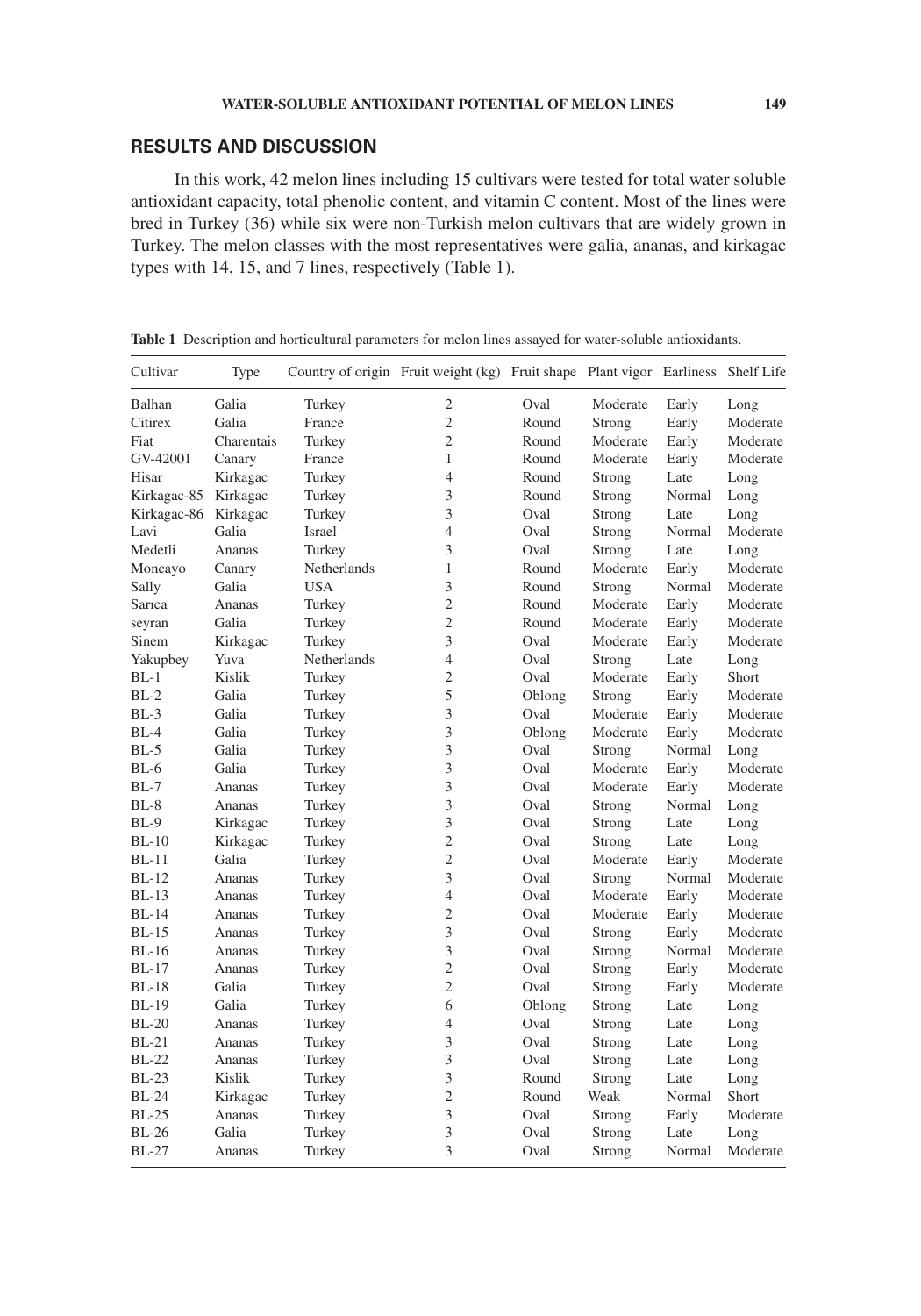### **Total Water-Soluble Antioxidant Capacity**

Among the melon lines, significant variation was observed for total water soluble antioxidant capacity. Total water soluble antioxidant capacity fluctuated between 1.18 mmol TE kg<sup>-1</sup> for BL-1, a kislik type, to 4.64 mmol TE·kg<sup>-1</sup> for BL-3, a galia type melon (Table 2). Thus, a nearly 4-fold difference was observed between the lines

| Line         | Antioxidant activity<br>$(\mu \text{mol TE-kg}^{-1}) \pm \text{SE}$ | Rank           | Phenolics content<br>$(mg \cdot kg^{-1}) \pm SE$ | Rank           | Vitamin C content<br>$(mg \cdot kg^{-1}) \pm SE$ | Rank           |
|--------------|---------------------------------------------------------------------|----------------|--------------------------------------------------|----------------|--------------------------------------------------|----------------|
| $BL-3$       | $4640.2 \pm 67.8$ a <sup>y</sup>                                    | $\mathbf{1}$   | $185.9 \pm 0.7$ tu                               | 37             | $121.4 \pm 2.9$ gh                               | 17             |
| $BL-10$      | $4381.7 \pm 99.2 b$                                                 | $\overline{c}$ | $303.7 \pm 0.7$ f                                | 9              | $120.0 \pm 6.1$ ghi                              | 19             |
| BL-6         | $3865.7 \pm 48.6$ c                                                 | 3              | $319.2 \pm 1.4$ d                                | 5              | $122.2 \pm 1.5$ gh                               | 16             |
| $BL-14$      | $3519.9 \pm 70.7$ d                                                 | $\overline{4}$ | 308.1 $\pm$ 0.7 ef                               | $\overline{7}$ | $147.6 \pm 2.4$ de                               | 10             |
| $BL-12$      | $3500.7 \pm 34.0$ de                                                | 5              | $273.3 \pm 1.3$ j                                | 16             | $148.8 \pm 6.9$ de                               | 9              |
| $BL-21$      | $3429.8 \pm 52.9$ de                                                | 6              | $308.1 \pm 0.7$ ef                               | 8              | $155.2 \pm 3.0$ bcd                              | $\tau$         |
| Seyran       | $3418.3 \pm 28.6$ de                                                | $\tau$         | $294.8 \pm 0.7$ g                                | 10             | $137.1 \pm 0$ efg                                | 12             |
| $BL-17$      | $3402.4 \pm 79.4$ de                                                | 8              | $251.8 \pm 0.71$                                 | 19             | $116.0 \pm 3.9 \text{ hij}$                      | 20             |
| $BL-5$       | $3333.3 \pm 188.5$ def                                              | 9              | $330.4 \pm 3.0$ c                                | 3              | $95.8 \pm 1.51$                                  | 27             |
| <b>BL-19</b> | $3298.7 \pm 43.8$ efg                                               | 10             | $220.0 \pm 5.9$ q                                | 29             | $103.1 \pm 0.1$ ijkl                             | 24             |
| Sarica       | $3196.5 \pm 88.4$ fgh                                               | 11             | $247.4 \pm 0.7$ lm                               | 21             | $136.6 \pm 1.6$ efg                              | 13             |
| GV-42001     | 3196.5 $\pm$ 84.8 fgh                                               | 12             | $243.0 \pm 0.7$ mno                              | 23             | $178.3 \pm 1.7$ a                                | 1              |
| $BL-4$       | $3195.0 \pm 71.4$ fgh                                               | 13             | $229.6 \pm 2.7$ p                                | 26             | $143.5 \pm 8.0$ pdef                             | 11             |
| $BL-16$      | $3119.7 \pm 59.9$ ghi                                               | 14             | $221.5 \pm 1.5$ q                                | 28             | $69.4 \pm 6.3$ pq                                | 36             |
| $BL-22$      | $3115.5 \pm 57.4$ ghij                                              | 15             | $280.0 \pm 1.3$ ij                               | 15             | $114.7 \pm 1.5$ hijk                             | 21             |
| Medetli      | $3094.7 \pm 51.1$ hijk                                              | 16             | $243.7 \pm 4.1$ mn                               | 22             | $68.4 \pm 2.7$ q                                 | 37             |
| <b>BL-25</b> | $3059.4 \pm 26.6$ hijk                                              | 17             | $198.5 \pm 1.5$ s                                | 34             | $120.1 \pm 4.5$ ghi                              | 18             |
| Fiat         | $2924.3 \pm 65.3$ ijkl                                              | 18             | $320.7 \pm 2.0 d$                                | $\overline{4}$ | $62.2 \pm 2.6$ gr                                | 40             |
| $BL-20$      | $2916.7 \pm 90.0$ jkl                                               | 19             | $200.7 \pm 5.8$ s                                | 33             | $98.8 \pm 1.3$ jkl                               | 25             |
| $BL-2$       | $2912.5 \pm 273$ kl                                                 | 20             | $264.4 \pm 1.3 \text{ k}$                        | 17             | $93.8 \pm 1.3$ lm                                | 28             |
| Balhan       | $2911.2 \pm 73.3$ kl                                                | 21             | $263.7 \pm 0.7$ k                                | 18             | $177.8 \pm 2.6$ a                                | $\mathfrak{2}$ |
| $BL-18$      | $2856.8 \pm 102.81$                                                 | 22             | $290.4 \pm 0.7$ gh                               | 11             | $74.89 \pm 1.5$ nopq                             | 34             |
| Lavi         | $2800.4 \pm 61.5$ lm                                                | 23             | $283.7 \pm 2.7$ hi                               | 13             | $149.7 \pm 5.2$ cde                              | 8              |
| <b>BL-24</b> | $2790.2 \pm 40.7$ lmn                                               | 24             | $342.2 \pm 2.5$ b                                | $\overline{c}$ | $157.7 \pm 4.4$ bcd                              | 5              |
| $BL-15$      | $2786.7 \pm 92.3$ lmn                                               | 25             | $236.3 \pm 0.7$ nop                              | 24             | $63.9 \pm 6.5$ gr                                | 39             |
| $BL-27$      | $2644.7 \pm 67.3$ mno                                               | 26             | $194.1 \pm 4.1$ s                                | 35             | $97.6 \pm 3.0$ kl                                | 26             |
| $BL-13$      | $2591.1 \pm 67.2$ no                                                | 27             | $229.6 \pm 4.9$ p                                | 27             | $127.1 \pm 2.4$ fgh                              | 15             |
| Moncayo      | $2550.6 \pm 74.7$ op                                                | 28             | $314.1 \pm 4.5$ de                               | 6              | $166.9 \pm 4.1$ abc                              | $\overline{4}$ |
| Kirkagac-85  | $2511.4 \pm 52.2$ opq                                               | 29             | $175.5 \pm 0$ vw                                 | 39             | $70.9 \pm 1.4$ opq                               | 35             |
| Kirkagac-86  | $2383.2 \pm 72.0$ pqr                                               | 30             | $235.5 \pm 2.2$ op                               | 25             | $134.7 \pm 4.9$ efg                              | 14             |
| $BL-11$      | $2373.6 \pm 57.0$ pqr                                               | 31             | $216.3 \pm 2.0$ qr                               | 30             | $76.9 \pm 3.8$ mnopq                             | 33             |
| $BL-8$       | $2326.6 \pm 44.8$ qrs                                               | 32             | $288.1 \pm 0.7$ gh                               | 12             | $156.8 \pm 2.9$ bcd                              | 6              |
| Sally        | $2273.1 \pm 148.2$ rs                                               | 33             | $357.8 \pm 2.2 a$                                | $\mathbf{1}$   | $114.4 \pm 3.6$ hijk                             | 22             |
| $BL-7$       | $2153.2 \pm 30.9$ st                                                | 34             | $283.0 \pm 2.0$ hi                               | 14             | $49.9 \pm 2.60$ r                                | 41             |
| Yakupbey     | $2062.6 \pm 28.9$ t                                                 | 35             | $180.0 \pm 7.1$ uv                               | 38             | $87.0 \pm 4.4$ lmno                              | 31             |
| Citirex      | $1973.3 \pm 21.6$ tu                                                | 36             | $118.5 \pm 2.7$ y                                | 42             | $167.1 \pm 1.5$ ab                               | 3              |
| Sinem        | $1833.3 \pm 47.6$ uv                                                | 37             | $248.9 \pm 2.2$ lm                               | 20             | $64.3 \pm 0$ qr                                  | 38             |
| <b>BL-26</b> | $1772.8 \pm 47.9$ uvw                                               | 38             | $200.7 \pm 4.9$ s                                | 32             | $103.4 \pm 8.4$ ijkl                             | 23             |
| $BL-9$       | $1686.6 \pm 141.6$ vw                                               | 39             | $210.4 \pm 0.7$ r                                | 31             | $89.8 \pm 2.6$ lmn                               | 30             |
| Hisar        | $1622.2 \pm 36.0 \text{ w}$                                         | 40             | $168.9 \pm 1.3$ wx                               | 40             | $86.5 \pm 0.9$ lmnop                             | 32             |
| <b>BL-23</b> | $1479.2 \pm 50.8$ x                                                 | 41             | $161.5 \pm 1.5 \text{ x}$                        | 41             | $48.4 \pm 2.3$ r                                 | 42             |
| $BL-1$       | $1184.8 \pm 40.0$ y                                                 | 42             | $193.3 \pm 2.0$ st                               | 36             | $89.9 \pm 1.3$ lmn                               | 29             |

Table 2 Antioxidant contents of the melon lines.<sup>z</sup>

<sup>z</sup>Lines are ranked by total water-soluble antioxidant capacity. Rankings for other parameters are also included. yValues followed by different letters are significantly different at *P* < 0.05 as determined by Fisher's least protected significant difference.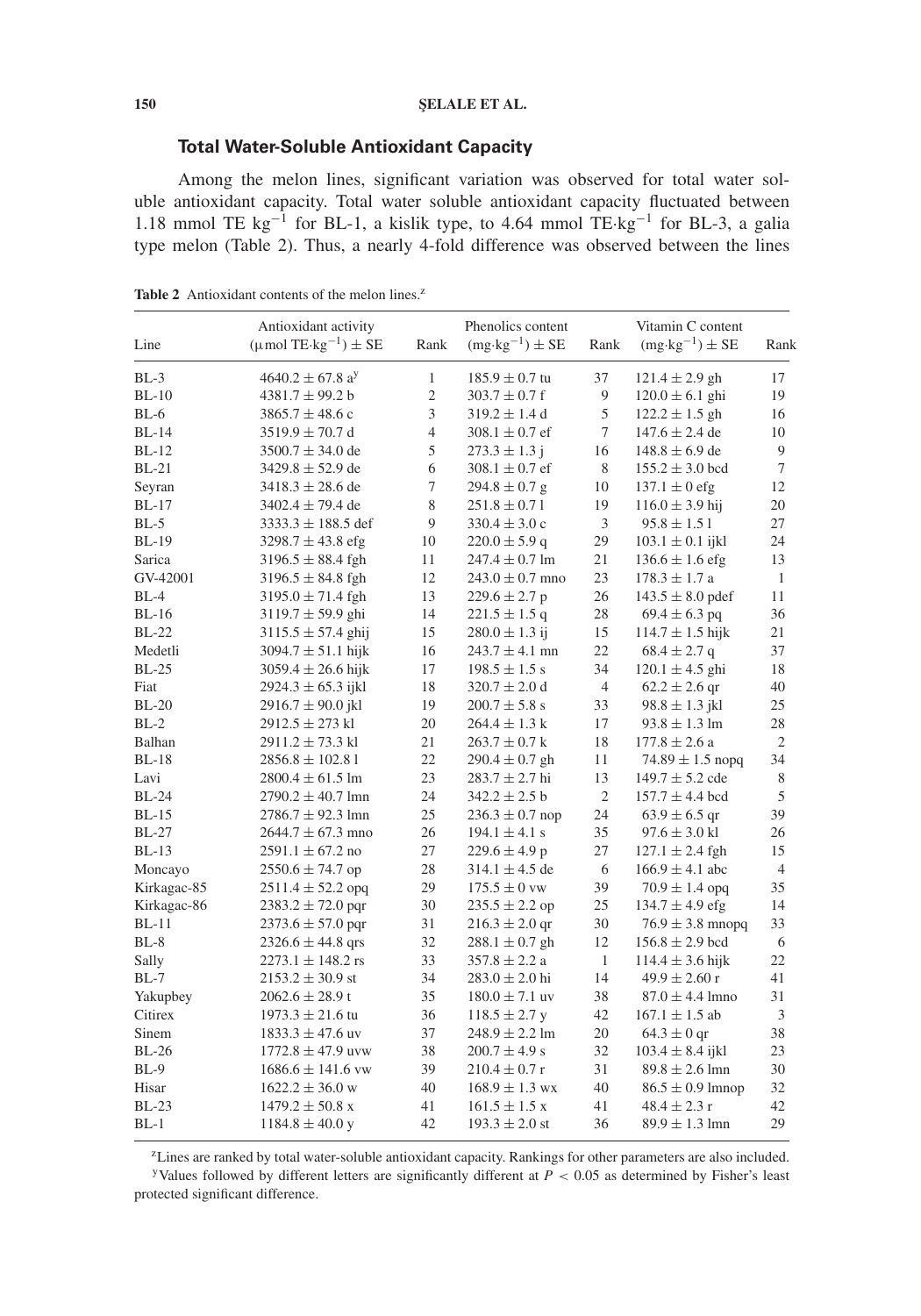with lowest and highest antioxidant capacity. Mean antioxidant capacity for the 42 lines was 2.79 mmol TE·kg<sup>-1</sup>. In the literature, many different antioxidant capacity measurement methods have been used in melon including FRAP (fluorescence recovery after photobleaching*)*, ORAC (oxygen radical absorbance capacity), and VCEAC (vitamin C equivalent antioxidant capacity).<sup>[18,24–30]</sup> Melon antioxidant capacity measured by the ABTS method yielded 1.20 mmol TE·kg−<sup>1</sup> for cantaloupe and 0.65 mmol TE·kg−<sup>1</sup> for honeydew melon.<sup>[28]</sup> Thus, higher antioxidant capacity was found in the types of melons tested in this work. When the melons were grouped based on type, it was seen that ananas, charentais, galia, and canary melons had the highest mean antioxidant capacities with values of approximately 2.90 mmol TE·kg<sup>-1</sup> (Table 3). Kislik melons had the lowest antioxidant capacity with approximately 50% of the activity of the other types. There was also significant variation within each melon type. Galia and kirkagac types had the most variability in total water soluble antioxidant capacity with 2.6- and 2.0-fold differences between the highest and lowest lines, respectively (Fig. 1). Interestingly, for all three melon types for which both breeding lines and cultivars were examined (galia, ananas, and kirkagac), several breeding lines had significantly higher total water-soluble antioxidant capacity than widely-grown cultivars.

#### **Total Phenolic Content**

Total phenolic content in the melon lines ranged from 118.5 to 357.8 mg kg<sup>-1</sup>, a 3-fold difference in content (Table 2). The galia cultivar 'Sally' had the highest phenolic content while another galia cultivar 'Citirex' had the lowest phenolic content. The mean phenolic content of the 42 lines was 248 mg kg−<sup>1</sup> which is more than twice the phenolic content of honeydew melon (110 mg kg<sup>-1</sup>) as determined by Chun et al.<sup>[24]</sup> These results suggest that the melon types examined in this work are richer in phenolic compounds than honeydew melon. When grouped by type, the types fell into two classes with four types having higher phenolic content than the others (Table 3). Thus, galia, ananas, kirkagac, and canary melons had approximately 1.4-fold greater phenolic content than kislik, charentais, and yuva melons. Within types there were many significant differences among lines (Fig. 2). As with total water-soluble antioxidant capacity, galia and kirkagaç types showed the most variation, 3- and 2-fold variations, respectively. For ananas and kirkagac melons, several breeding lines outperformed cultivars for total phenolic content.

| Melon type | Number<br>cultivars | Mean antioxidant activity<br>$(\mu \text{molTE-kg}^{-1}) \pm \text{SE}$ | Mean phenolic content<br>$(mg \cdot kg^{-1}) \pm SE$ | Mean vitamin C content<br>$(mg \cdot kg^{-1}) \pm SE$ |
|------------|---------------------|-------------------------------------------------------------------------|------------------------------------------------------|-------------------------------------------------------|
| Galia      | 14                  | 2, 973.2 $\pm$ 201.6 a <sup>z</sup>                                     | $257.7 \pm 17.2$ a                                   | $120.0 \pm 80$ b                                      |
| Ananas     | 15                  | $2,990.5 \pm 108.2$ a                                                   | $251.0 \pm 9.9$ a                                    | $111.0 \pm 90$ bc                                     |
| Kirkagac   |                     | 2, $458.4 \pm 362.0$ b                                                  | $240.7 \pm 24.2$ a                                   | $103.2 \pm 13$ c                                      |
| Canary     | 2                   | 2, $873.5 \pm 322.9$ a                                                  | $278.5 \pm 35.5 a$                                   | $173.1 \pm 60$ a                                      |
| Kislik     | 2                   | $1,332 \pm 147.2$ c                                                     | $177.4 \pm 15.9$ b                                   | $69.0 \pm 21 d$                                       |
| Charentais |                     | $2,924.3 \pm 65.3$                                                      | $180.0 \pm 7.1$                                      | $87.5 \pm 40$                                         |
| Yuva       |                     | $2.062.6 \pm 28.9$                                                      | $161.5 \pm 1.5$                                      | $48.9 \pm 20$                                         |
|            |                     |                                                                         |                                                      |                                                       |

**Table 3** Mean values for melon lines grouped by type.

<sup>z</sup>Values followed by different letters are significantly different at  $P < 0.05$  as determined by Fisher's least protected significant difference.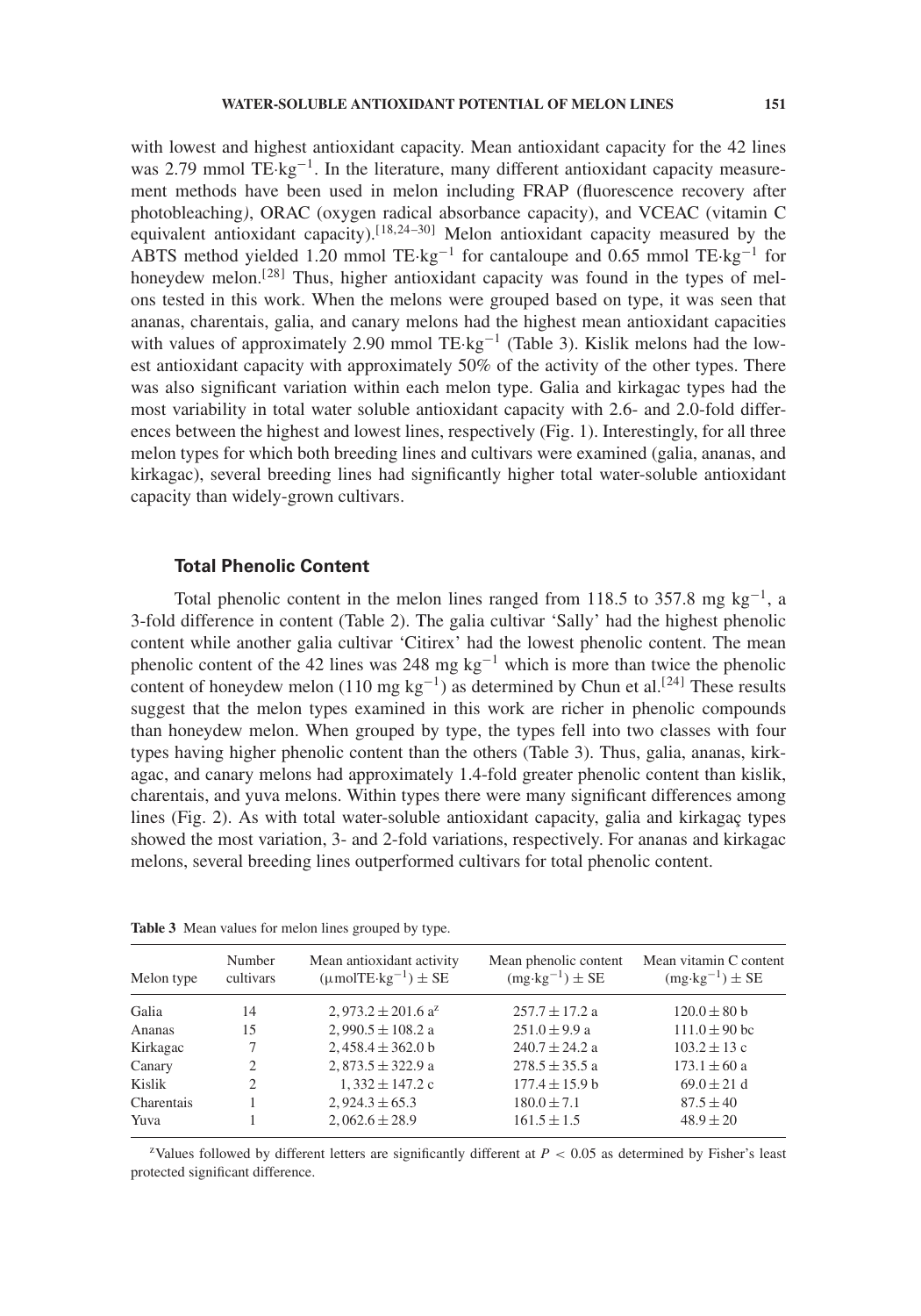

**Figure 1** Antioxidant capacities of the melon lines grouped by type. Within each type, columns labeled with different letters are significantly different at *P* < 0.05 as determined by Fisher's least protected significant difference.



**Figure 2** Phenolic contents of the melon lines grouped by type. Within each type, columns labeled with different letters are significantly different at *P* < 0.05 as determined by Fisher's least protected significant difference.

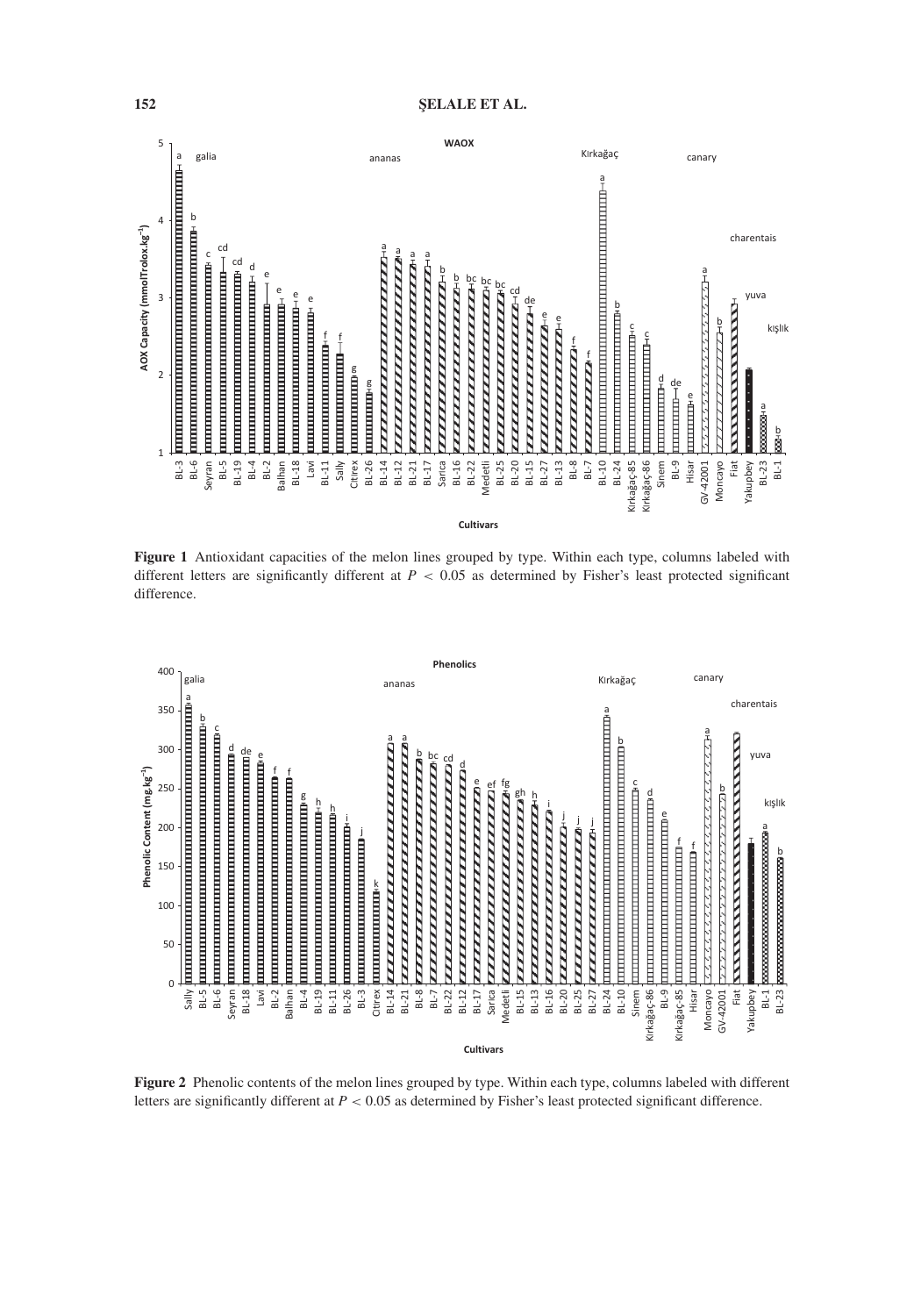### **Vitamin C Content**

Vitamin C content in the melons ranged from 48.4 to 178.3 mg kg<sup>-1</sup> in BL-23 and 'GV-42001', respectively (Table 2). Thus, the melon lines had 3.6-fold variability with a mean vitamin C content of 112.1 mg kg<sup>-1</sup>. In previous work, melon vitamin C content was reported as 40 mg kg<sup>-1</sup> by Kevers et al.,<sup>[26]</sup> which is quite a bit lower than our mean value but consistent with our results considering that some of the melons in the current study had similarly low vitamin C contents (e.g., BL-23, BL-7). Overall, canary types had the highest vitamin C content with 173.1 mg·kg<sup>-1</sup> (Table 3). Kislik, charentais, and yuva types were comparatively poor in vitamin C. Compared with total water-soluble antioxidant capacity and phenolic content, vitamin C content showed the most variation within types as shown in Fig. 3. There was 2.4, 3.1, and 2.5-fold variability in galia, ananas, and kırkagaç types, respectively. Breeding lines had higher vitamin C content than cultivars for both ananas and kirkagaç types, however, three of the five galia cultivars tested outperformed breeding lines for this parameter.

### **Correlation between Parameters**

Some of the antioxidant parameters showed statistically signicant  $(P < 0.05)$  correlations between each other. There were fairly weak correlations between total antioxidant capacity and phenolic content  $(r = 0.37)$  and between total antioxidant capacity and vitamin C content  $(r = 0.34)$  but no significant correlation between vitamin C and phenolic contents. In previous work, other researchers observed significant correlations between antioxidant capacity and its components. Signicant positive correlations were seen between total antioxidant capacity and phenolic content in pepper,<sup>[31,32]</sup> tomato,<sup>[33]</sup> eggplant,<sup>[34,35]</sup> cranberry,<sup>[36]</sup> and blueberry.<sup>[37]</sup> In general, these correlations were stronger than the one



**Figure 3** Vitamin C contents of the melon lines grouped by type. Within each type, columns labeled with different letters are significantly different at *P* < 0.05 as determined by Fisher's least protected significant difference.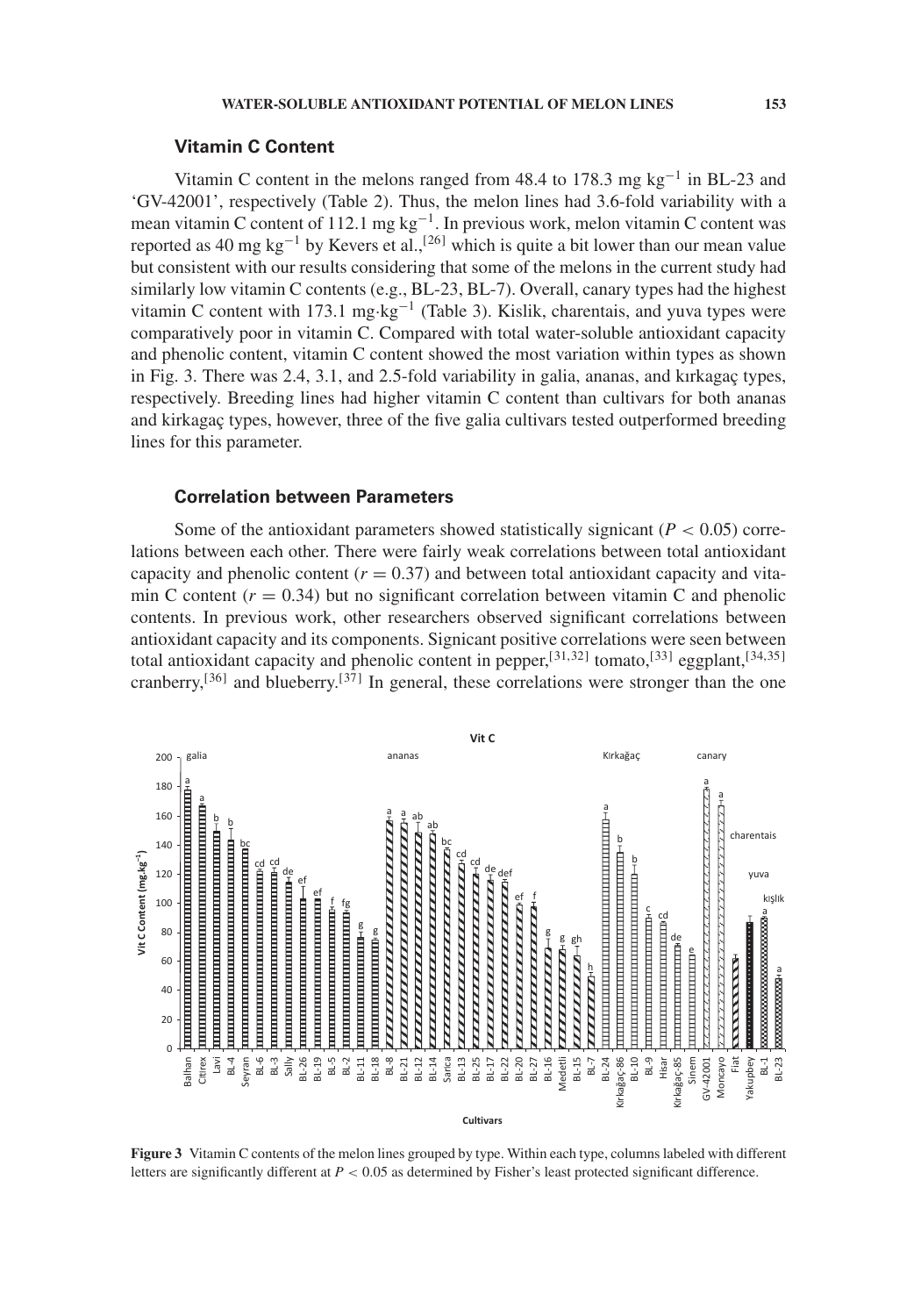observed for melon, perhaps because melon is less rich in phenolic compounds than these other fruits and vegetables.[19,26,30,38]

There were significant positive correlations between various horticultural traits. Thus, plant vigor was moderately correlated with fruit weight and shelf life. Fruit weight was also moderately correlated with fruit shape suggesting that rounder fruit tended to be smaller than oval/oblong fruit. Earliness was positively correlated with plant vigor, fruit weight, and shelf life indicating that lines producing later fruits grew more vigorously and had larger fruit that could be stored longer.

### **CONCLUSIONS**

With increased consumer awareness of the link between diet and health, there is growing interest in the consumption and breeding of crops for health-related traits, such as antioxidant content. Compared with other common fruits, melon has moderate total water-soluble antioxidant capacity. When our values for melon are compared with previous work in other fruits using the same measurement method,<sup>[28]</sup> melon has higher total water-soluble antioxidant capacity than apple, banana, peach, and watermelon and similar capacity as cherry, grape, and pear. Berries and citrus fruits have the highest antioxidant capacity with values 1.5-fold (tangerine) to 7-fold (blackberry) higher than melon.<sup>[28]</sup> However, in Turkey, blackberries, raspberries, and blueberries are rarely found in local markets, are very expensive, and are usually eaten only as a special treat. In such countries, melon is a much better source for antioxidants than berries because it is cheap, available at even the smallest farmers' markets, and consumed in great quantities. Melon is poor in phenolic compounds with much lower phenolic content than commonly-eaten fruits, including apple, banana, orange, peach, and strawberry.<sup>[24]</sup> Vitamin C content of melon is also much lower than fruits reported to be rich in ascorbic acid (e.g., orange, strawberry, kiwifruit, banana) but higher than stone fruits (plum, apricot, cherry), apple, and pear.<sup>[26]</sup> As a first step toward breeding of improved antioxidant content in melon, it is essential that current cultivars and breeding line are surveyed to establish a base-line for improvement and to assess the genetic variability present for the parameters of interest. The melon lines grown in this work had considerable variation for all three antioxidant parameters with several breeding lines having significantly better antioxidant content than established cultivars. Breeding lines, such as BL-3 and BL-10 (galia and kirkagac types, respectively), with very high total water-soluble antioxidant capacity may be used in the development of high antioxidant melon cultivars. In addition, crosses between these lines and low antioxidant content lines also identified in this work can be used for the development of populations to map the genetic loci controlling antioxidant parameters.

### **ACKNOWLEDGMENTS**

This work was funded by a grant from Izmir Institute of Technology (2006-IYTE-03). The authors thank Dr. Ahmet Yemenicioglu for advice on antioxidant assays and Yüksel Seeds, Ltd. for ˘ providing and growing melon lines.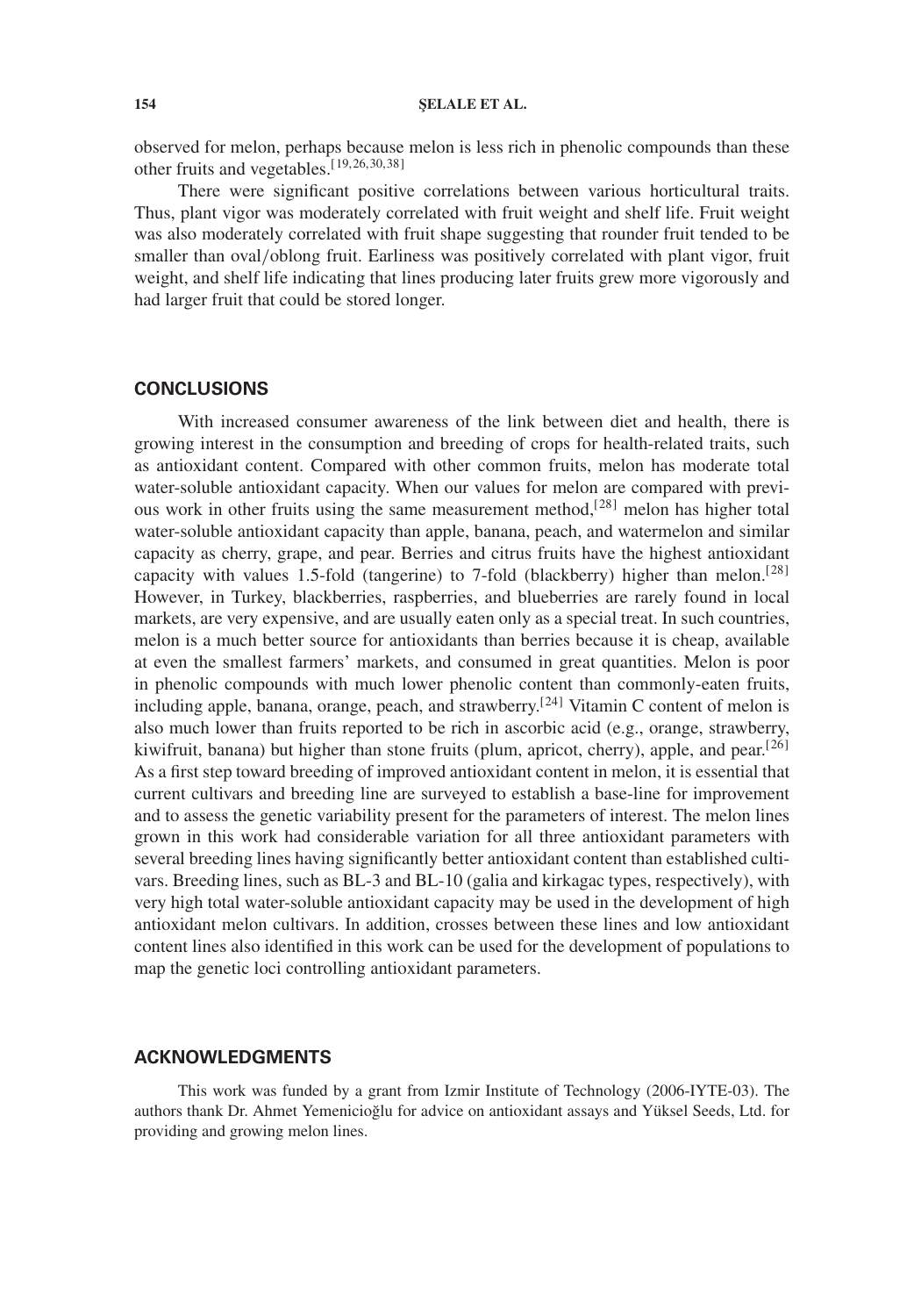### **REFERENCES**

- 1. Langseth, L. *Oxidants, Antioxidants and Disease Prevention*. LSI Europe Concise Monograph Series. Brussels, Belgium: ILSI, 1995.
- 2. Valko, M.; Leibfritz, D.; Moncol, J.; Cronin, M.T.D.; Mazur, M.; Telser, J. Free radicals and antioxidants in normal physiological functions and human disease. International Journal of Biochemistry and Cell Biology **2007**, *39*, 44–84.
- 3. Valko, M.; Rhodes, C.J.; Moncol, J.; Izakovic, M.; Mazur, M. Free radicals, metals and antioxidants in oxidative stress-induced cancer. Chemico-Biological Interactactions **2006**, *160*, 1–40.
- 4. Croft, K.D. Antioxidant effects of plant phenolic compounds. In: *Antioxidants in Human Health and Disease*; Basu, T.K.; Temple, N.J.; Garg, M.L.; Eds.; CABI: New York, 1999; 112–115.
- 5. Hodges, D.M.; Lester, D.E. Comparisons between orange- and green-fleshed non-netted and orange-fleshed netted muskmelons: Antioxidant changes following different harvest and storage periods. Journal of the American Society of Horticultural Science **2006**, *131*, 110–117.
- 6. Prior, R.L.; Hoang, H.; Gu, L.; Wu, X.; Bacchiocca, M.; Howard, L.; Hampsch-Woodill, M.; Huang, D.; Ou, B.; Jacob, R. Assays for hydrophilic and lipophilic antioxidant capacity (oxygen radical absorbance capacity (ORACFL) of plasma and other biological and food samples. Journal of Agricultural and Food Chemistry **2003**, *51*, 3273–3279.
- 7. Miller, H.E., Rigelhof, F.; Marquart, L.; Prakash, A.; Kanter, M. Antioxidant content of whole grain breakfast cereals, fruits and vegetables. Journal of the American College of Nutrition **2000**, *19*, 312–319.
- 8. Prior, R.L.; Joseph, J.A.; Cao, G.; Sukitt-Hale, B. Can foods forestall aging? Agricultural Research **1999**, *47*, 15–17.
- 9. Gutteridge, J.M.; Halliwell, B. Free radicals and antioxidants in the year 2000: A historical look to the future. Annals of the N. Y. Academy of Science **2000**, *899*, 136–147.
- 10. Halliwell, B. Antioxidant defence mechanisms: From the beginning to the end (of the beginning). Free Radical Research **1999**, *31*, 261–272.
- 11. McCall, M.R.; Frei, B. Can antioxidant vitamins materially educe oxidative damage in humans? Free Radical Biology and Medicine **1999**, *26*, 1034–1053.
- 12. Chong, E.W.; Wong, T.Y.; Kreis, A.J.; Simpson, J.A.; Guymer, R.H. Dietary antioxidants and primary prevention of age related macular degeneration: Systematic review and meta-analysis. British Medical Journal **2007**, *335*, 755.
- 13. Food and Agriculture Organization of the United Nations. FAOSTAT. Agricultural data. 2007. <http://faostat.fao.org/site/340/default.aspx> (accessed May 1, 2009).
- 14. Barash, C.W. Melon factsheet. National Garden Bureau. 2005. <http://www.ngb.org/> (accessed September 10, 2009).
- 15. Nayar, N.M.; Singh, R. Taxonomy, distribution, and ethnobotanical uses. In: *Cucurbits*; Nayar, N.M.; More, T.A.; Eds.; Science Publishers, Inc.: Enfield, NH, 1998.
- 16. Salunkhe, D.K.; Kadam, S.S. Handbook of vegetable science and technology production, composition, storage and processing. CRC: New York, 1998.
- 17. Lester, G.E. 2008. Antioxidant, sugar, mineral, and phytonutrient concentrations across edible fruit tissues of orange-fleshed honeydew melon (*Cucumis melo* L.). Journal of Agricultural and Food Chemistry **2008**, *56*, 3694–3698.
- 18. Miller, H.E.; Rigelhof, F.; Marquart, L.; Prakash, A.; Kanter, M. Antioxidant content of whole grain breakfast cereals, fruits and vegetables, Journal of the American College of Nutrition **2000**, *19*, 312–319.
- 19. Vinson, J.A.; Su, X.; Zubik, L.; Bose, P. Phenol antioxidant quantity and quality in foods: Fruits. Journal of Agricultural and Food Chemistry **2001**, *49*, 5315–5321.
- 20. Hodges, D.M.; Lester, D.E. Comparisons between orange- and green-fleshed non-netted and orange-fleshed netted muskmelons: Antioxidant changes following different harvest and storage periods. Journal of the American Society of Horticultural Science **2006**, *131*, 110–117.